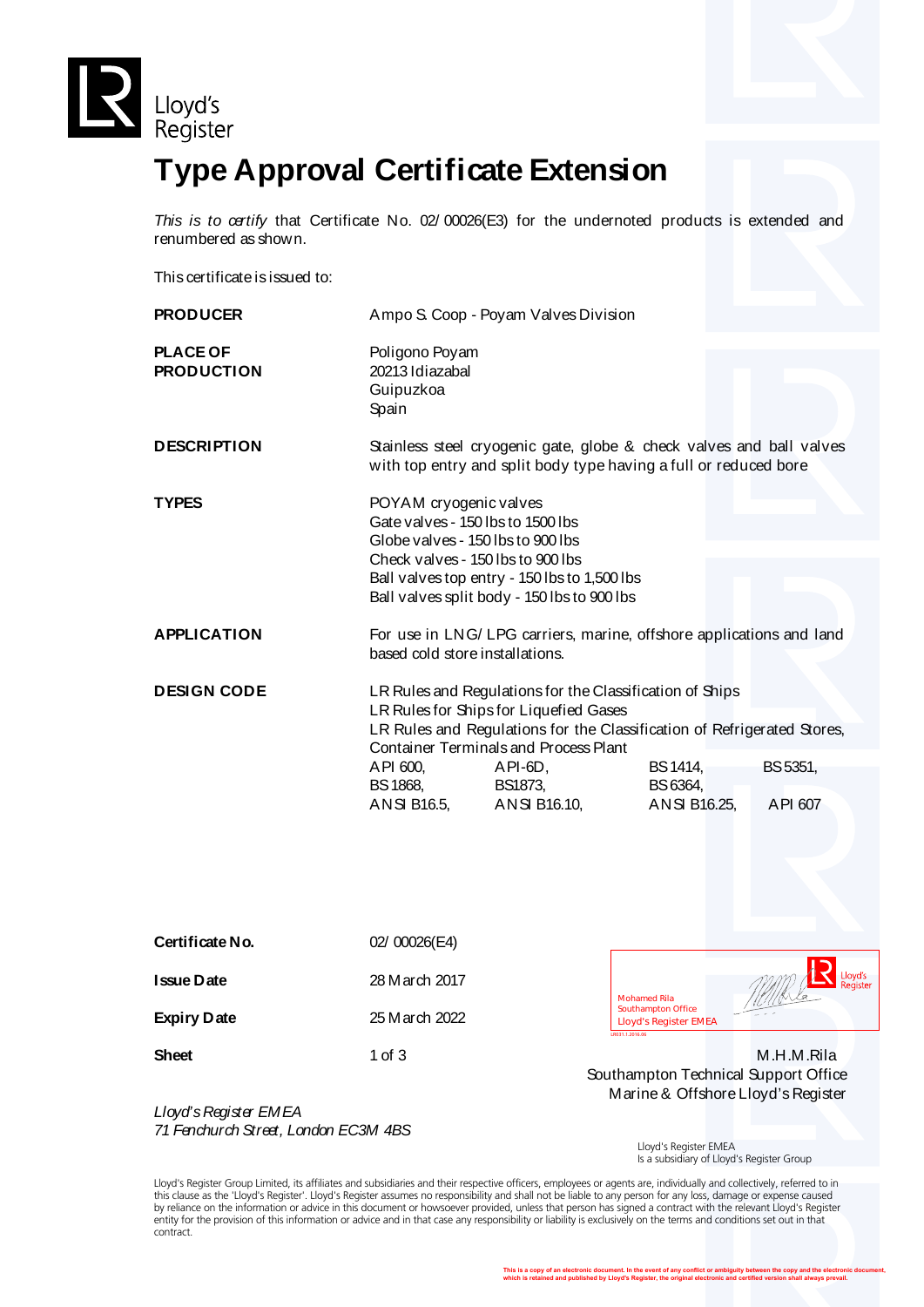

**RATINGS** Cryogenic gate valves:

 Pressure rating - 150 lbs to 1500 lbs Size range –  $\frac{1}{2}$ " to 24" (DN 15 to 600 mm) Design to API 600 and BS 1414 Face to face dimensions – ANSI B16.10

Cryogenic globe valves:

 Pressure rating - 150 lbs to 900 lbs Size range  $-\frac{1}{2}$ " to 16" (DN 15 to 400 mm) Design to API 600 and BS 1873 Face to face dimensions – ANSI B16.10

Cryogenic check and swing check valves:

 Pressure rating - 150 lbs to 900 lbs Size range  $-\frac{1}{2}$ " to 24" (DN 15 to 600 mm) Design to API 600 and BS 1868 Face to face dimensions – ANSI B16.10

Cryogenic ball valves – top entry:

 Pressure rating - 150 lbs to 1500 lbs Size range  $-\frac{1}{2}$ " to 12" (DN 15 to 300 mm) Design to API 6D and BS 5351 Face to face dimensions – ANSI B16.10 Fire tested to API 607

Cryogenic ball valves – split body: Pressure rating - 150 lbs to 900 lbs

Size range –  $\frac{1}{2}$ " to 24" (DN 15 to 600 mm) Design to API 6D and BS 5351 Face to face dimensions – ANSI B16.10 Fire tested to API 607

**Issue Date** 28 March 2017

**Certificate No.** 02/ 00026(E4)

**Expiry Date** 25 March 2022

*Lloyd's Register EMEA 71 Fenchurch Street, London EC3M 4BS*

Lloyd's Mohamed Rila<br>Southampton Office<br>Lloyd's Register EMEA

**Sheet** 2 of 3 M.H.M.Rila Southampton Technical Support Office Marine & Offshore Lloyd's Register

> Lloyd's Register EMEA Is a subsidiary of Lloyd's Register Group

Lloyd's Register Group Limited, its affiliates and subsidiaries and their respective officers, employees or agents are, individually and collectively, referred to in this clause as the 'Lloyd's Register'. Lloyd's Register assumes no responsibility and shall not be liable to any person for any loss, damage or expense caused<br>by reliance on the information or advice in this document or ho entity for the provision of this information or advice and in that case any responsibility or liability is exclusively on the terms and conditions set out in that contract.